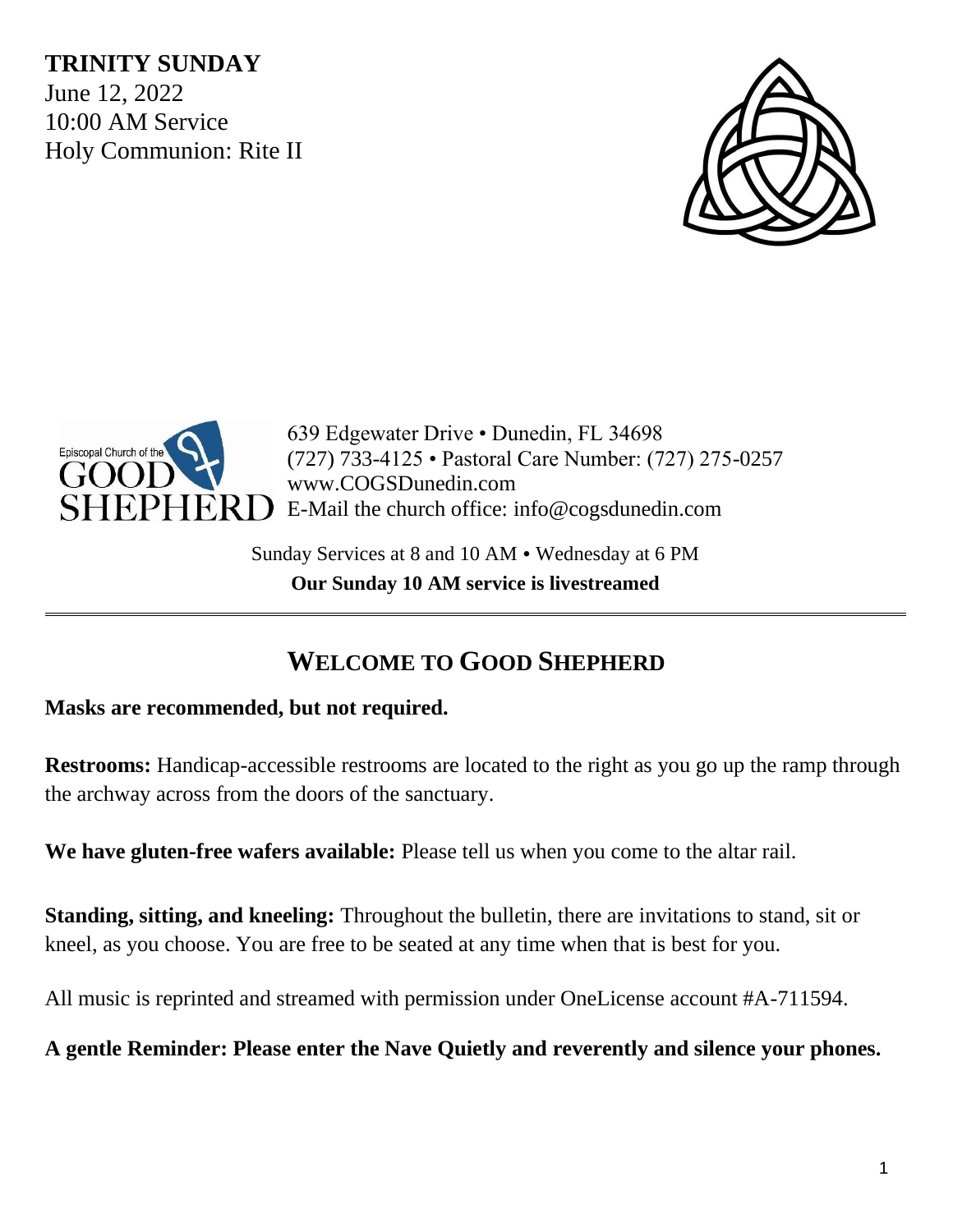# **GATHERING FOR WORSHIP**

**VOLUNTARY** Phantasy on the Hymn 'Holy, Holy, Holy' Piet Post

 Introduction-Variation 1-Variation 2-Hymn (1919-1979) *[During the Voluntary, please prepare for worship by observing attentive silence.]*

**WELCOME AND ANNOUNCEMENTS**

**ENTRANCE HYMN H-362** Holy, Holy, Holy Holy NICAEA

**Holy, holy, holy! Lord God Almighty! Early in the morning our song shall rise to thee: Holy, holy, holy! Merciful and mighty, God in three Persons, blessed Trinity.**

**Holy, holy, holy! All the saints adore thee, casting down their golden crowns around the glassy sea; cherubim and seraphim falling down before thee, which wert, and art, and evermore shalt be.**

**Holy, holy, holy! Though the darkness hide thee, though the sinful human eye thy glory may not see, only thou art holy; there is none beside thee, perfect in pow'r, in love, and purity.**

**Holy, holy, holy! Lord God Almighty! All thy works shall praise thy Name, in earth, and sky, and sea; Holy, holy, holy! Merciful and mighty, God in three Persons, blessed Trinity.**

### **THE OPENING ACCLAMATION**

*Celebrant* Blessed be God: Father, Son, and Holy Spirit. *People* **And blessed be God's kingdom, now and for ever. Amen.** 

#### **COLLECT FOR PURITY**

*All* **Almighty God, to you all hearts are open, all desires known, and from you no secrets are hid: Cleanse the thoughts of our hearts by the inspiration of your Holy Spirit, that we may perfectly love you, and worthily magnify your holy Name; through Christ our Lord. Amen.**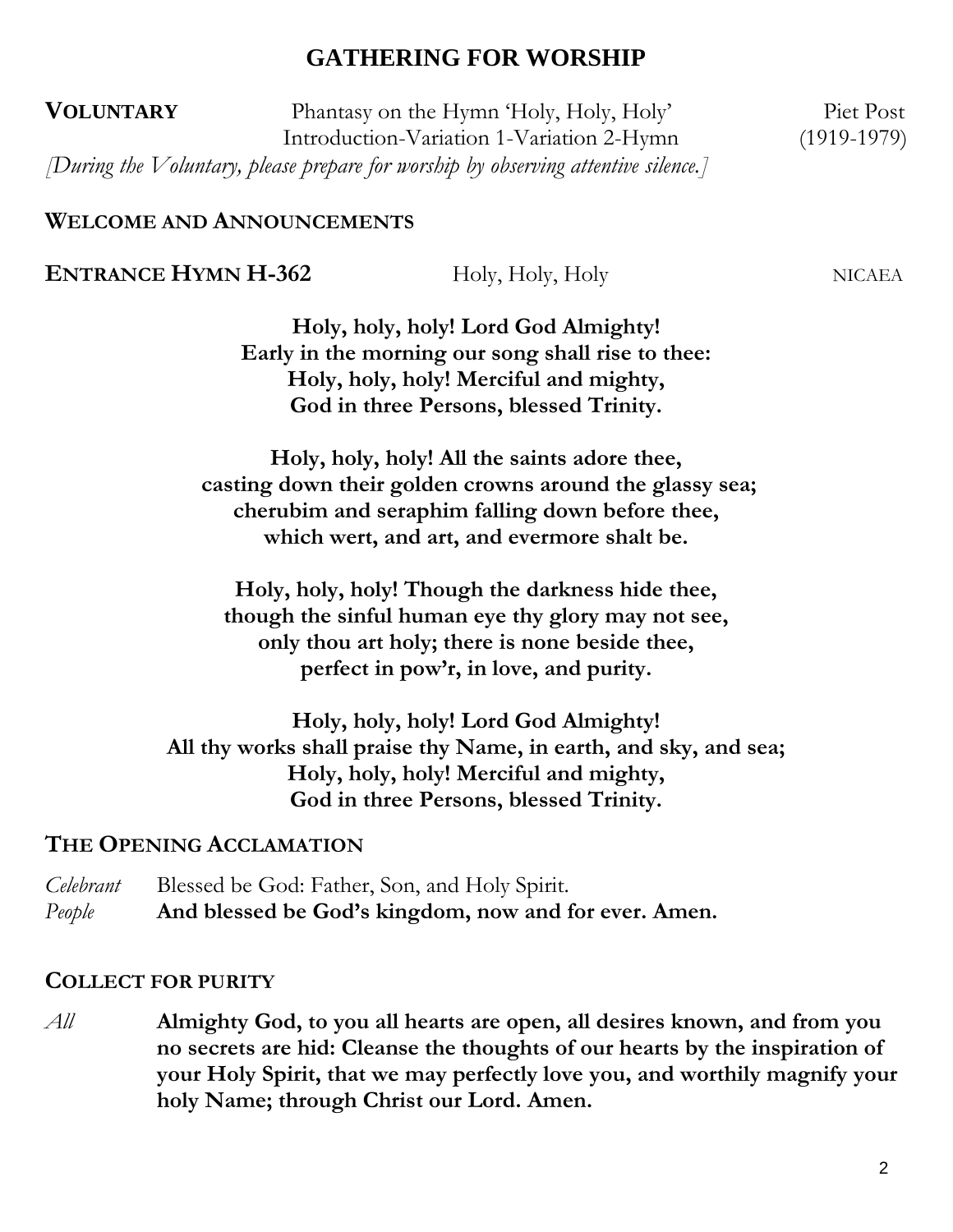# **We know that Christ is raised and dies no more. Embraced by death he broke its fearful hold; And our despair he turned to blazing joy. Alleluia!**

**The Father's splendor clothes the Son with life. The Spirit's power shakes the Church of God. Baptized we live with God the Three in One. Alleluia!** 

## **THE COLLECT OF THE DAY**

*Celebrant* The Lord be with you.

*People* **And also with you.**

- *Celebrant* Let us pray… Almighty and everlasting God, you have given to us your servants grace, by the confession of a true faith, to acknowledge the glory of the eternal Trinity, and in the power of your divine Majesty to worship the Unity: Keep us steadfast in this faith and worship, and bring us at last to see you in your one and eternal glory, O Father; who with the Son and the Holy Spirit live and reign, one God, for ever and ever.
- *All* **AMEN**.

# **THE WORD OF GOD**

*The people sit.*

### **THE FIRST READING** Proverbs 8:1-4, 22-31

*Lector The First Reading is taken from Proverbs chapter 8…*

Does not wisdom call, and does not understanding raise her voice?

On the heights, beside the way, at the crossroads she takes her stand; beside the gates in front of the town, at the entrance of the portals she cries out: "To you, O people, I call, and my cry is to all that live. The Lord created me at the beginning of his work, the first of his acts of long ago. Ages ago I was set up, at the first, before the beginning of the earth. When there were no depths I was brought forth, when there were no springs abounding with water. Before the mountains had been shaped, before the hills, I was brought forth--when he had not yet made earth and fields, or the world's first bits of soil. When he established the heavens, I was there, when he drew a circle on the face of the deep, when he made firm the skies above, when he established the fountains of the deep, when he assigned to the sea its limit, so that the waters might not transgress his command, when he marked out the foundations of the earth, then I was beside him, like a master worker; and I was daily his delight, rejoicing before him always, rejoicing in his inhabited world and delighting in the human race."

*Lector* The Word of the Lord. *People* **Thanks be to God.**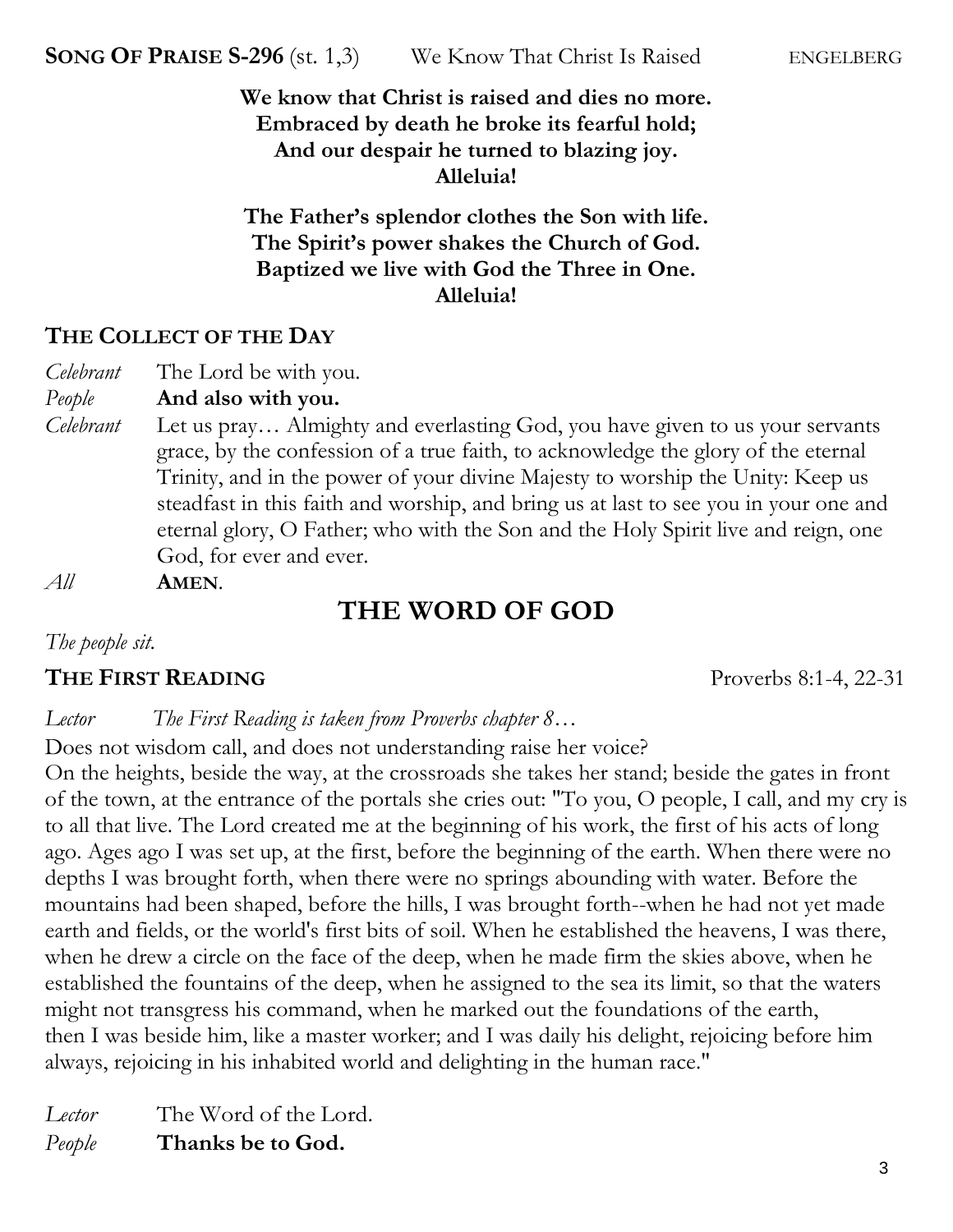# **PSALM 8** Hal H. Hopson

*(All sing the refrain, cantor sings the verses) Refrain:*



Your praise reaches to the heavens. It is sung by the mouths of babes and children. Your power rebukes your might enemy, and stills the hostile foe. *(Refrain)*

When I look to the heavens you created, the moon and the stars you made, Who are we that you should spare a thought for us, even more that you should care for us? *(Refrain)*

In your image we were created, You have crowned us with glory and splendor. You gave us power to rule your vast creation, you placed us over all your works. *(Refrain)*

> The sheep and oxen of the field, the beasts in the wildest habitation, The birds of the air, the fish, all creatures in the sea. *(Refrain)*

## **THE SECOND READING** Romans 5:1-5

*Lector The Second Reading is taken from Romans chapter 5…*

Since we are justified by faith, we have peace with God through our Lord Jesus Christ, through whom we have obtained access to this grace in which we stand; and we boast in our hope of sharing the glory of God. And not only that, but we also boast in our sufferings, knowing that suffering produces endurance, and endurance produces character, and character produces hope, and hope does not disappoint us, because God's love has been poured into our hearts through the Holy Spirit that has been given to us.

*Lector* The Word of the Lord. *People* **Thanks be to God.**

*All stand as able.*

**THE GOSPEL ACCLAMATION** Blessed Jesus at Thy Word LIEBSTER JESU

**Blessèd Jesus, at thy word we are gathered all to hear thee; let our hearts and souls be stirred now to seek and love and fear thee; by thy teachings pure and holy, drawn from earth to love thee solely.**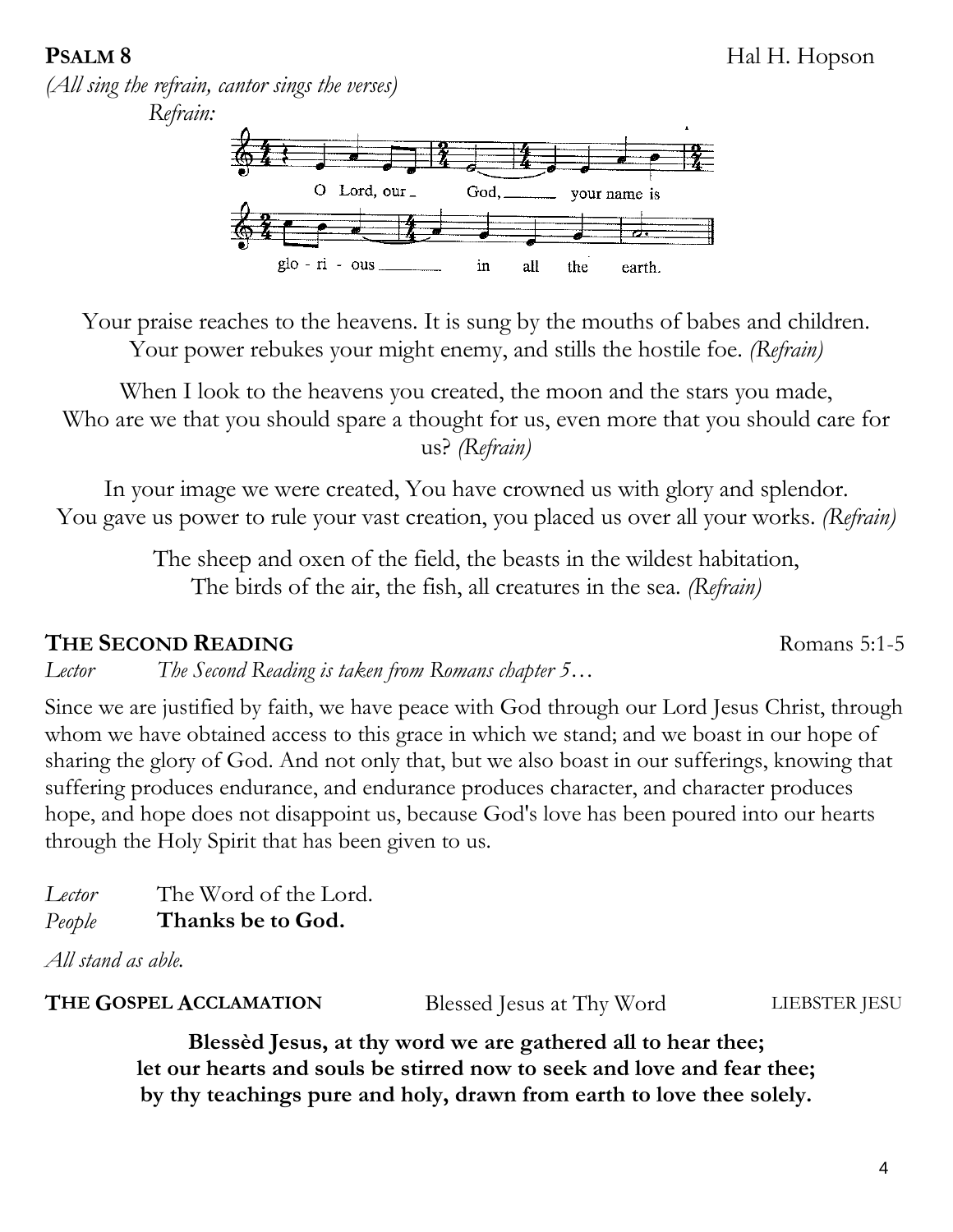# **THE GOSPEL** John 16:12-15

*Deacon* The Holy Gospel of our Lord Jesus Christ according to John.

*People* **Glory to you, Lord Christ.**

*Deacon* Jesus said to the disciples, "I still have many things to say to you, but you cannot bear them now. When the Spirit of truth comes, he will guide you into all the truth; for he will not speak on his own, but will speak whatever he hears, and he will declare to you the things that are to come. He will glorify me, because he will take what is mine and declare it to you. All that the Father has is mine. For this reason I said that he will take what is mine and declare it to you."

*Deacon* The Gospel of the Lord. *People* **Praise to you, Lord Christ.** *The people sit.*

**SERMON** The Rev. Whitney Burton

*All stand as able.*

# **THE NICENE CREED**

*People* **We believe in one God, the Father, the Almighty, maker of heaven and earth, of all that is, seen and unseen. We believe in one Lord, Jesus Christ, the only Son of God, eternally begotten of the Father, God from God, Light from Light, true God from true God, begotten, not made, of one Being with the Father. Through him all things were made. For us and for our salvation he came down from heaven: by the power of the Holy Spirit he became incarnate from the Virgin Mary, and was made man. For our sake he was crucified under Pontius Pilate; he suffered death and was buried. On the third day he rose again in accordance with the Scriptures; he ascended into heaven and is seated at the right hand of the Father. He will come again in glory to judge the living and the dead, and his kingdom will have no end. We believe in the Holy Spirit, the Lord, the giver of life, who proceeds from the Father and the Son. With the Father and the Son he is worshiped and glorified. He has spoken through the Prophets. We believe in one holy catholic and apostolic Church. We acknowledge one baptism for the forgiveness of sins. We look for the resurrection of the dead, and the life of the world to come. Amen.**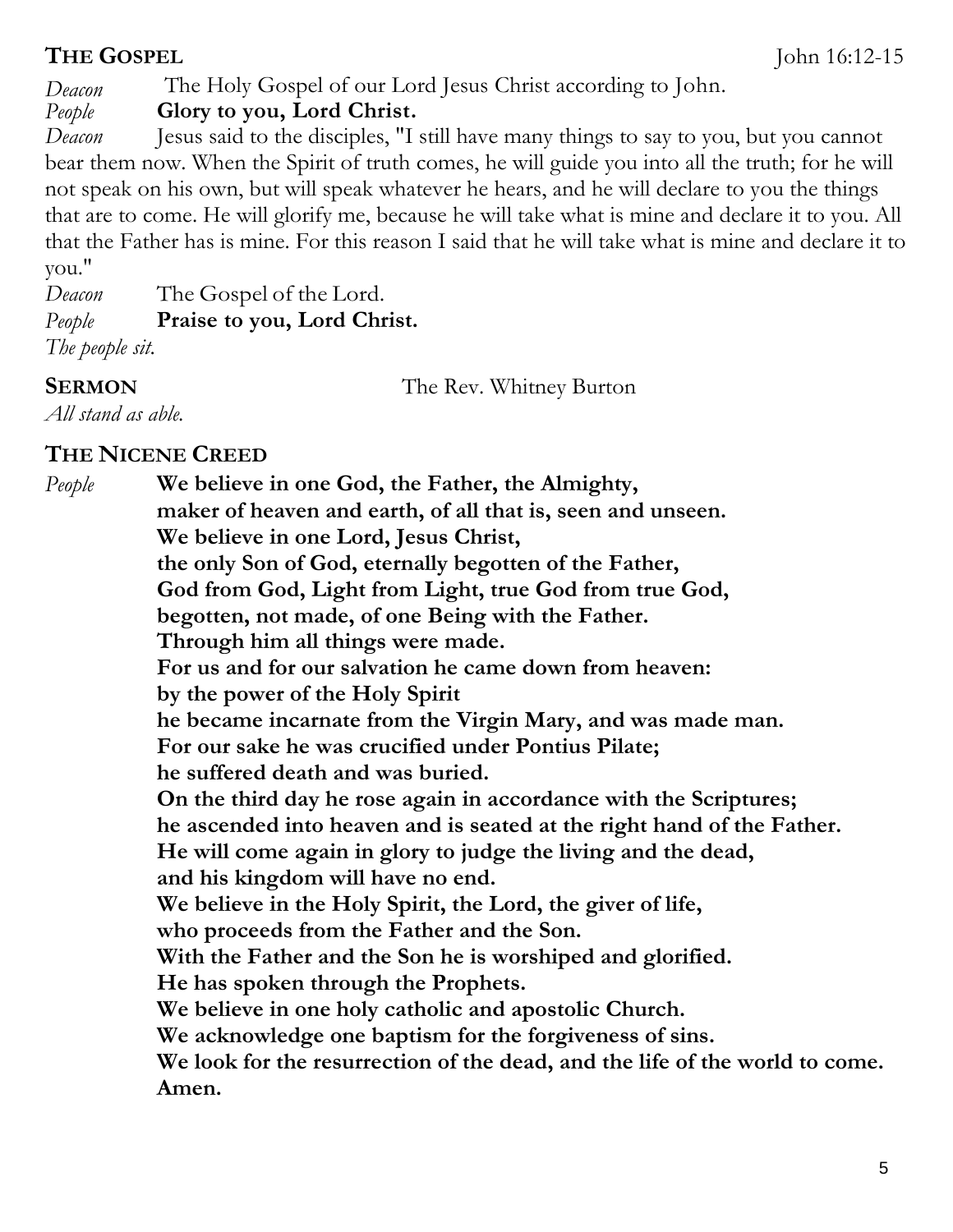**THE PRAYERS OF THE PEOPLE** *Please sit, stand, or kneel, as you prefer. Deacon* Let us pray for the Church and for the world. *Lector* Grant, Almighty God, that all who confess your Name may be united in your truth, live together in your love, and reveal your glory in the world. *Silence Lector* Lord, in your mercy *People* **Hear our prayer.** *Lector* Guide the people of this land, and of all the nations, in the ways of justice and peace; that we may honor one another and serve the common good. *Silence Lector* Lord, in your mercy *People* **Hear our prayer.** *Lector* Give us all a reverence for the earth as your own creation, that we may use its resources rightly in the service of others and to your honor and glory. *Silence Lector* Lord, in your mercy *People* **Hear our prayer.** *Lector* Bless all whose lives are closely linked with ours, and grant that we may serve Christ in them, and love one another as he loves us. We give you thanks for all the blessings of this life, especially the flowers given today to the Glory of God, and for the birthdays this week for Stephen Maisel, Bette Saiberlich-Poulos, Sylvia Peacock, Len Glowa, Ryan Stollenmaier, James Mansfield, and Beth Ann Strickland, and for the anniversaries of John & Joanne Drega, Peter & Donna Brotherhood, and Pat & Carol Cates. *Silence Lector* Lord, in your mercy *People* **Hear our prayer.** *Lector* Comfort and heal all those who suffer in body, mind, or spirit; especially ... [*add names from notebook*] and those we now name aloud or in our hearts [*leave time*, give them courage and hope in their troubles, and bring them the joy of your salvation. *Silence Lector* Lord, in your mercy *People* **Hear our prayer.** *Lector* We commend to your mercy all who have died, (especially . . . [*add names from*

*notebook*]) and those we now name aloud or in our hearts [*leave time*] that your will for them may be fulfilled; and we pray that we may share with all your saints in your eternal kingdom. *Silence*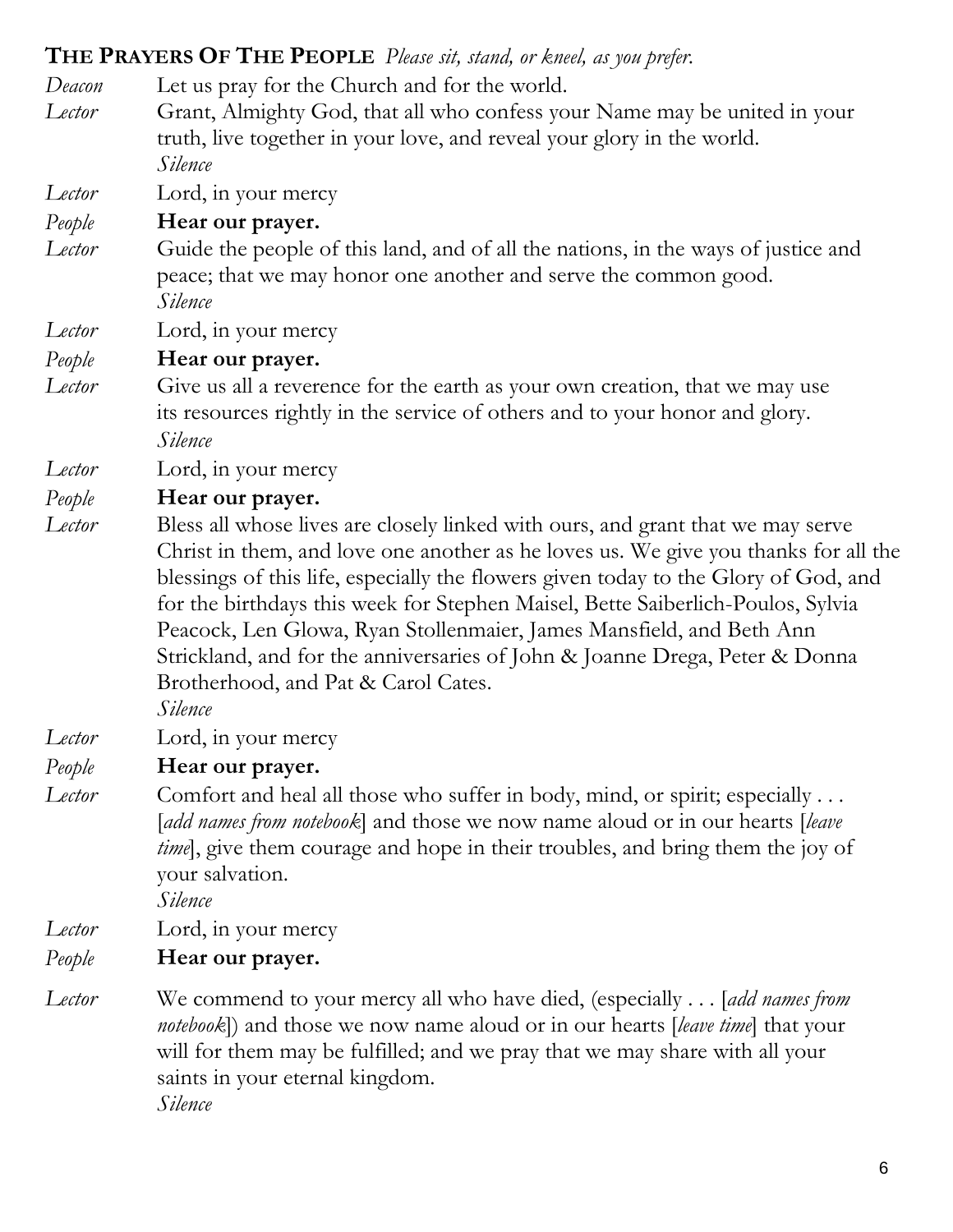*Lector* Lord, in your mercy *People* **Hear our prayer.** *The Celebrant adds a concluding collect.*

## **THE GREETING OF PEACE**

*Celebrant* The peace of the Lord be always with you. *People* **And also with you.**

*All may greet one another in the name of the Lord.*

# **THE HOLY COMMUNION**

#### **OFFERTORY SENTENCE**

**OFFERTORY** Here Is Love Joseph M. Martin *All stand as able.* Julian Guini, Solo

## **THE PRESENTATION**

*Deacon* We gladly present the fruits of our lives to the God who creates us, redeems us and sustains us. May we have the grace to use them to heal God's world.

**PRESENTATION HYMN** Praise God from Whom All Blessings Flow LASST UNS ERFREUEN

# **Praise God, from whom all blessings flow; praise God, all creatures here below; Alleluia! Alleluia! Praise God, the source of all our gifts!**

**Praise Jesus Christ, whose power up-lifts! Praise the Spirit, Holy Spirit! Alleluia! Alleluia! Alleluia!**

## **THE GREAT THANKSGIVING:** Eucharistic Prayer B

| Celebrant | The Lord be with you.                                                            |         |  |
|-----------|----------------------------------------------------------------------------------|---------|--|
| People    | And also with you.                                                               |         |  |
| Celebrant | Lift up your hearts.                                                             |         |  |
| People    | We lift them to the Lord.                                                        |         |  |
| Celebrant | Let us give thanks to the Lord our God.                                          |         |  |
| People    | It is right to give him thanks and praise.                                       |         |  |
| Celebrant | (Here a proper preface is read.)                                                 |         |  |
|           | Therefore, we praise you, joining our voices with Angels and Archangels and with |         |  |
|           | all the company of heaven, who for ever sing this hymn to proclaim the glory of  |         |  |
|           | your Name:                                                                       |         |  |
| All       | Holy, holy, holy Lord, God of power and might,                                   | $S-125$ |  |
|           | heaven and earth are full of your glory.                                         |         |  |
|           | Hosanna in the highest.                                                          |         |  |
|           | Blessed is he who comes in the name of the Lord.                                 |         |  |
|           | Hosanna in the highest. Hosanna in the highest.                                  |         |  |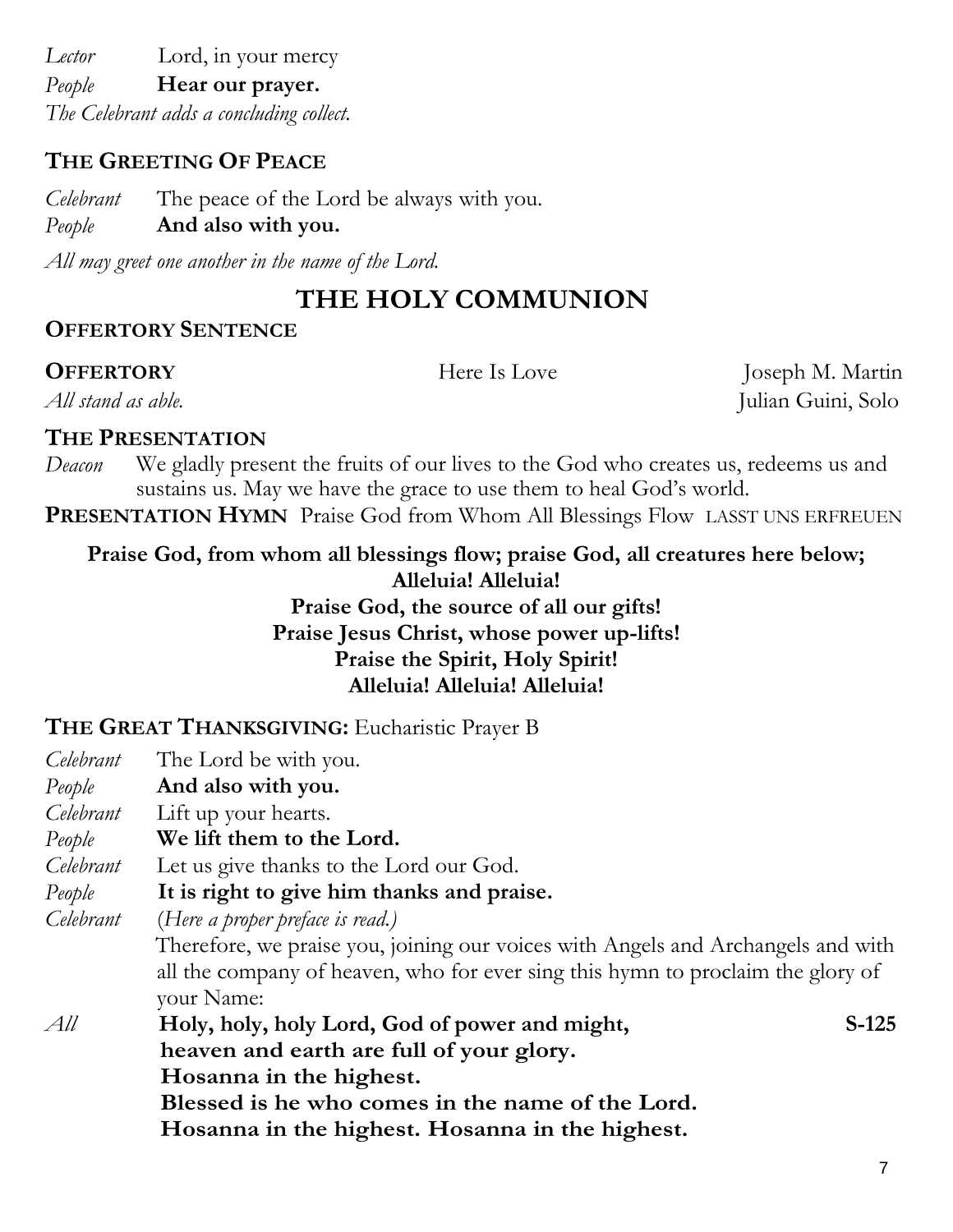## *The Celebrant continues*

We give thanks to you, O God, for the goodness and love which you have made known to us in creation; in the calling of Israel to be your people; in your Word spoken through the prophets; and above all in the Word made flesh, Jesus, your Son. For in these last days you sent him to be incarnate from the Virgin Mary, to be the Savior and Redeemer of the world. In him, you have delivered us from evil, and made us worthy to stand before you. In him, you have brought us out of error into truth, out of sin into righteousness, out of death into life. On the night before he died for us, our Lord Jesus Christ took bread; and when he had given thanks to you, he broke it, and gave it to his disciples, and said, "Take, eat: This is my Body, which is given for you. Do this for the remembrance of me." After supper he took the cup of wine; and when he had given thanks, he gave it to them, and said, "Drink this, all of you: This is my Blood of the new Covenant, which is shed for you and for many for the forgiveness of sins. Whenever you drink it, do this for the remembrance of me." Therefore, according to his command, O Father,

## *Celebrant and People* **We remember his death, We proclaim his resurrection, We await his coming in glory;**

## *The Celebrant continues*

And we offer our sacrifice of praise and thanksgiving to you, O Lord of all; presenting to you, from your creation, this bread and this wine.

We pray you, gracious God, to send your Holy Spirit upon these gifts that they may be the Sacrament of the Body of Christ and his Blood of the new Covenant. Unite us to your Son in his sacrifice, that we may be acceptable through him, being sanctified by the Holy Spirit. In the fullness of time, put all things in subjection under your Christ, and bring us to that heavenly country where, with  $\Box$  and all your saints, we may enter the everlasting heritage of your sons and daughters; through Jesus Christ our Lord, the firstborn of all creation, the head of the Church, and the author of our salvation.

By him, and with him, and in him, in the unity of the Holy Spirit all honor and glory is yours, Almighty Father, now and for ever.

*All* **Amen.** 

# **THE LORD'S PRAYER**

*Celebrant* And now as our Savior Christ has taught us, we are bold to say, *People* **Our Father, who art in heaven, hallowed be thy Name, thy kingdom come, thy will be done, on earth as it is in heaven. Give us this day our daily bread. And forgive us our trespasses, as we forgive those who trespass against us. And lead us not into temptation, but deliver us from evil. For thine is the kingdom, and the power, and the glory, for ever and ever. Amen.**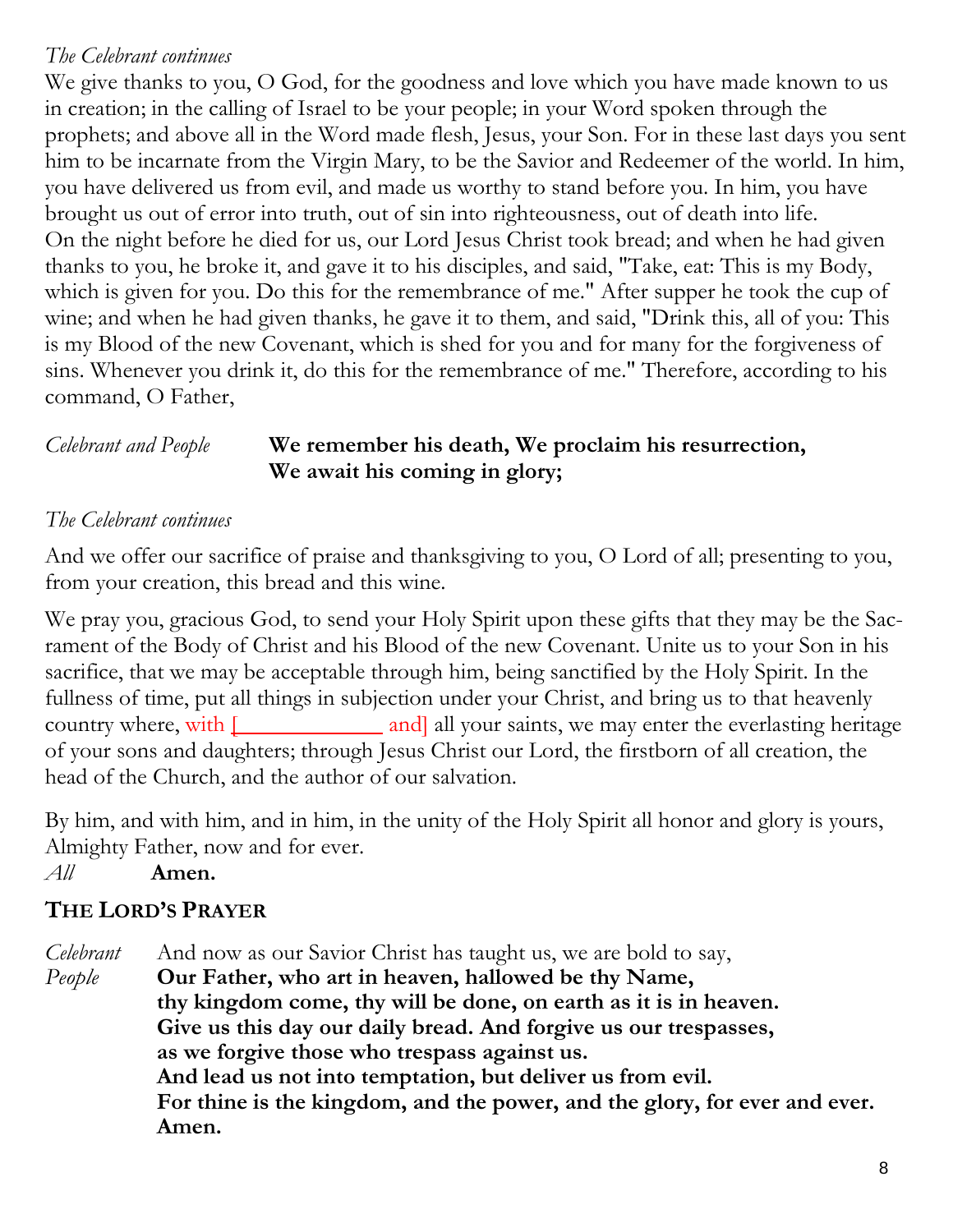## **THE BREAKING OF THE BREAD**

*The Celebrant breaks the consecrated bread. A period of silence is kept.*

**THE FRACTION ANTHEM S-154** Christ Our Passover David Hurd **Alleluia, alleluia, alleluia. Christ our Passover is sacrificed for us; therefore let us keep the feast. Alleluia, alleluia, alleluia.** *Celebrant* The Gifts of God for the People of God. *All are invited to receive the Sacrament in one kind. If you desire a blessing instead, cross your arms over your chest.* **COMMUNION** <sup>'</sup>Adagio' from Phantasy on the Hymn 'Holy, Holy, Holy' Piet Post **COMMUNION HYMN H-366** Holy God We Praise Thy Name GROSSER GOTT  $(st. 1, 4)$ **Holy God we praise thy Name, Lord of all, we bow before thee; All on earth thy scepter claim, all in heaven above adore thee; Infinite thy vast domain, everlasting is thy reign. Holy Father, holy Son, Holy Spirit, Three we name thee, While in essence only One, undivided God we claim thee;**

**Then, adoring, bend the knee and confess the mystery.**

#### **THE PRAYER AFTER COMMUNION**

*Celebrant* Let us pray… *All* **Almighty and everliving God, we thank you for feeding us with the spiritual food of the most precious Body and Blood of your Son our Savior Jesus Christ; and for assuring us in these holy mysteries that we are living members of the Body of your Son, and heirs of your eternal kingdom. And now, Father, send us out to do the work you have given us to do, to love and serve you as faithful witnesses of Christ our Lord. To him, to you, and to the Holy Spirit, be honor and glory, now and for ever. Amen.**

### **THE BLESSING**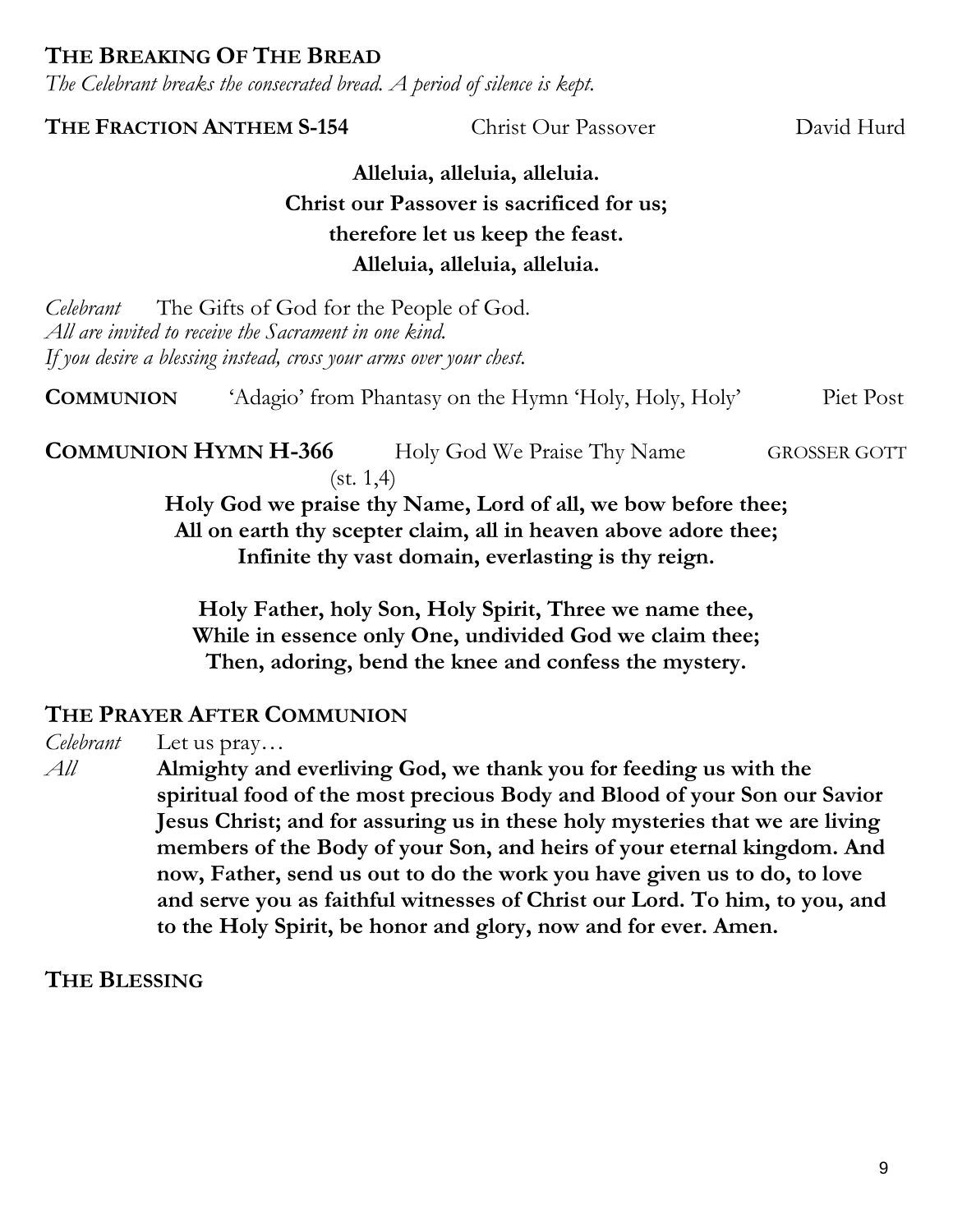

### **THE DISMISSAL**

- *Deacon* Go in peace to love and serve the Lord!
- *People* **Thanks be to God!**

Finale from Phantasy on the Hymn 'Holy, Holy, Holy' Piet Post **VOLUNTARY**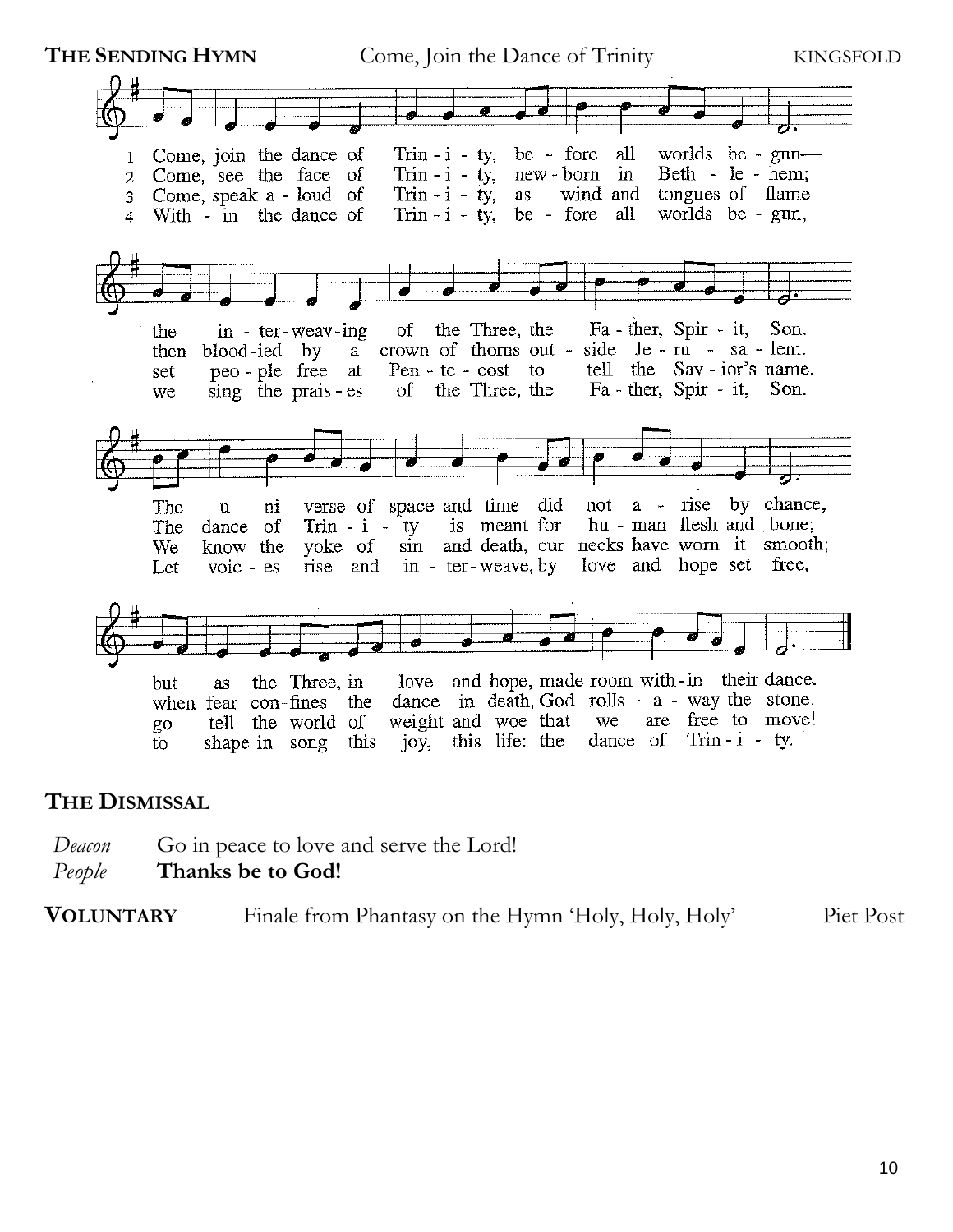# **SERVING US TODAY**

| Celebrant             | The Rev. Whitney Burton         |
|-----------------------|---------------------------------|
| Deacon                | The Rev. Cindy Roehl            |
| Organist/Choirmaster  | Tom Huffman                     |
| Crucifer/Server       | Laurie Toohey                   |
| <b>Book Bearer</b>    | Alice Scotti                    |
| Lectors               | Frank & Sandy Kneen             |
| Prayers of the People | Mary Ratliff                    |
| <b>Ushers</b>         | Steve & Caroline Maisel         |
| Building & Grounds    | Robin Megel                     |
| <b>Welcome Table</b>  | Robin Megel, Lynne Henderson, & |
|                       | Anne Punch                      |
| Cantor                | Julian Guini                    |

## **Prayers are requested for:**

**The Week of June 5 –** Charlie, Carol, Ethan, Marie, Paul, Bill GW, Jay, John, Elena G, Michelle, Eric & family, Diana & family, Robin M, Bridget, Betty F, Milo & family, Dixie, Antoinette, Karen F, Scott R, Michael M, Daniel S, Jennie, Jay H, Helen K, Bob R, Milly & Brian L, People of Ukraine, Bonnie L, Heather S, Paul B, Linda O & family, Bob S, Mike Sr, and David M.

**Celebrations this week: Birthdays –** Stephen Maisel, Bette Saiberlich-Poulos, Sylvia Peacock, Len Glowa, Ryan Stollenmaier, James Mansfield, and Beth Ann Strickland. **Anniversaries –** John & Joanne Drega, Peter & Donna Brotherhood, and Pat & Carol Cates.